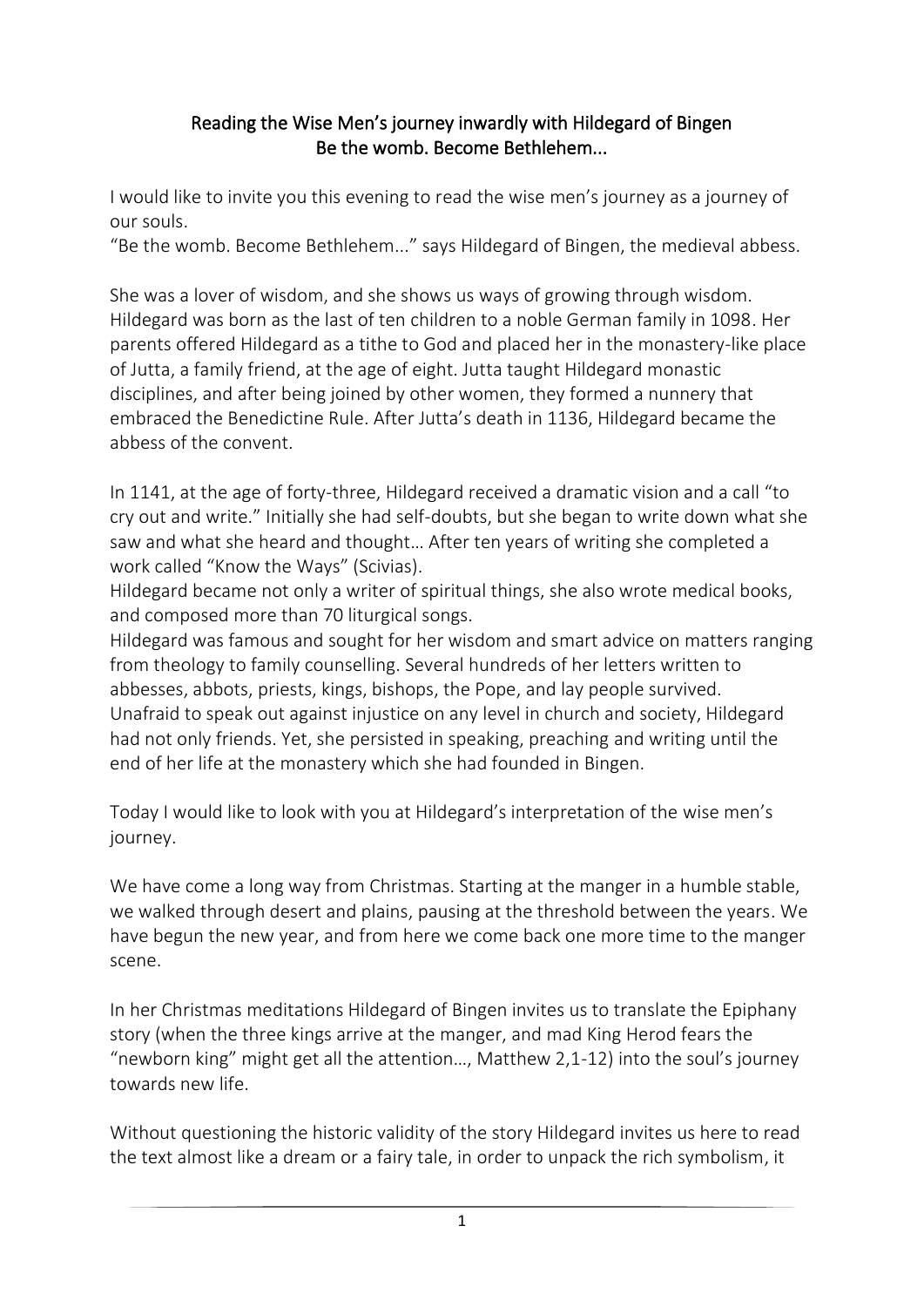holds. The three kings, says Hildegard, symbolize the well-educated mind, filled with all sorts of worldly wisdom, power and knowledge.

But then a star in the East arises, just where the sun awakens, like a guide from beyond, from another world, pulling them on a journey towards their "heart's knowledge."

Following the promise of this star, led the wise men away from all the cherished stars (and values) they held before, even away from their own stardom (their homes and riches, their palaces, and their power).

This star "which went before them led them to "God's grace" swaddled in the clothes of an innocent child.

They found divine gifts in this little child, gifts which frighten rulers and threaten their worldly powers. The wise men's heart's knowledge enabled them to see the divine gifts and to follow the star.

When they found the "new king", surprised by the sight of a newborn - they rejoiced in this new wisdom which they had found.

"Their souls tasted heavenly things," says Hildegard.

Though arriving in Bethlehem at the scene of the birth the three seekers also arrive in that innermost "chamber," "where the sinner lets go of sins, and holiness arises," as Hildegard has it in her symbolic language.

Overcome by that very moment the wise men open their heart and offer their innermost riches: gold, the beginning of divine knowledge, frankincense, the becoming transparent to our shortcomings, myrrh, the deepening of the self. So far Hildegard's thoughts.

Let me try to put this in our everyday 2021 context.

Hildegard calls us to see four aspects in the wise men's story.

# I The Journey of the three kings - our inner pilgrimage

Hildegard helps us to see that we have, all along, already been traveling with the wise men on their journey. This is the journey of the heart cradling the hope of Christmas, the journey to the place where God's wisdom dwells, - away from what we considered urgent and important and towards the living light, who wants to dwell in us. It is a journey from "dead" knowledge to "living" wisdom, when God's spirit becomes alive in the human heart.

# II The little child - birthing hope and grace

So, who is the new king? A little tender child, symbol for peaceful innocence (or as the German theologian Paul Tillich has it: "dreaming innocence") cradled by Mary, mother of all wisdom.

There is no doubt in Hildegard's reading that this child is to be born in each of us, the spark of hope and peace, kindled by eternity.